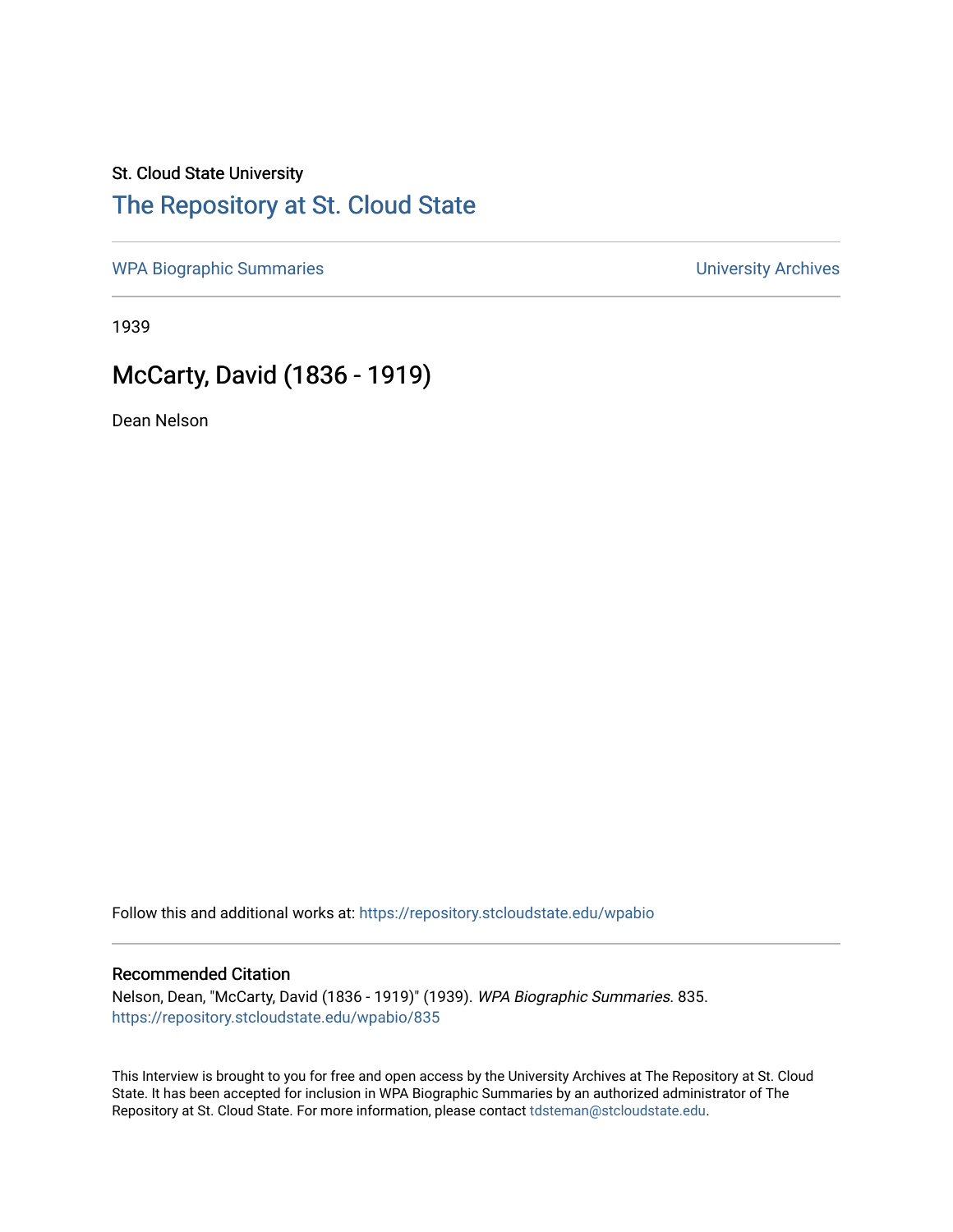$k_{\text{max}}$  ,  $k_{\text{max}}$ 

### $MOCARTY$ , DAVID File No.  $B-836$

 $e$  80 = 12

David McCarty was born in Whitechurch, County of York, Canada, June 24, 1836. At the age of four his parents brought him to Michigan. Here David attended grade and high school. In 1850 he moved to Plainview, Minnesota; county of Wabasha. He resided here until 1860 and then came to Whitewater, Minnesota. During his residence in Whitewater David served in the State Legislature under Honorable Governor Gilman who presided as speaker. In 1894 David came to St. Cloud. He served as a member of the Council from 1901 to 1907 and then as President of the Council until 1909. David died on June 5, 1919.

There are three children: Cynthia, Stewart and Ray.

Copied from; Times<sup>2</sup>Journal of June 15, 1919 Copied by: Dean Nelson